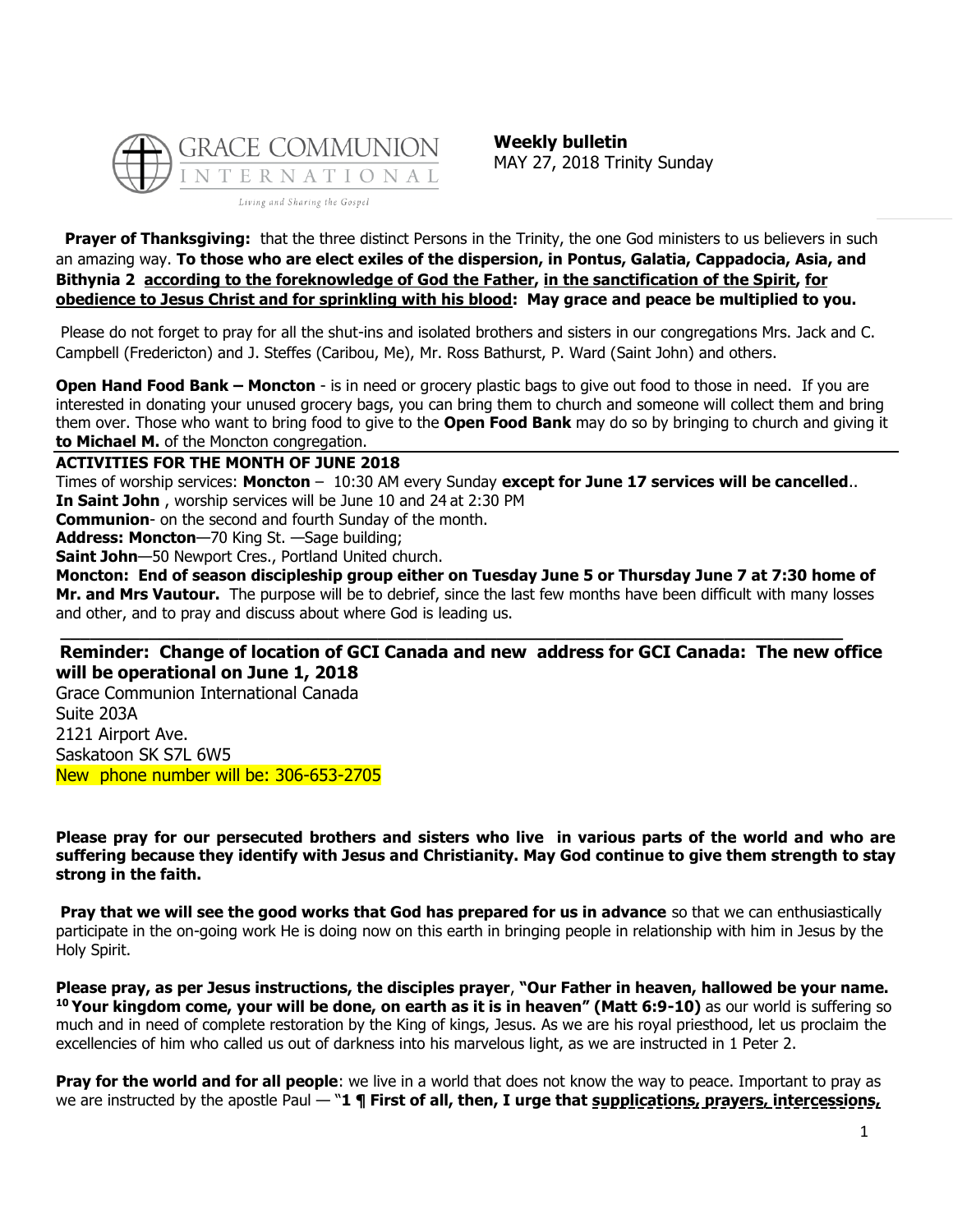**and thanksgivings be made for all people, 2 for kings and all who are in high positions, that we may lead a peaceful and quiet life, godly and dignified in every way. 3 This is good, and it is pleasing in the sight of God our Savior," (1Ti 2:1–3 ESV)**

**Please pray, as per Jesus instructions, the disciples prayer**, **"Our Father in heaven, hallowed be your name. <sup>10</sup> Your kingdom come, your will be done, on earth as it is in heaven" (Matt 6:9-10)** as our world is suffering so much and in need of complete restoration by the King of kings, Jesus. As we are his royal priesthood, let us proclaim the excellencies of him who called us out of darkness into his marvelous light, as we are instructed in 1 Peter 2.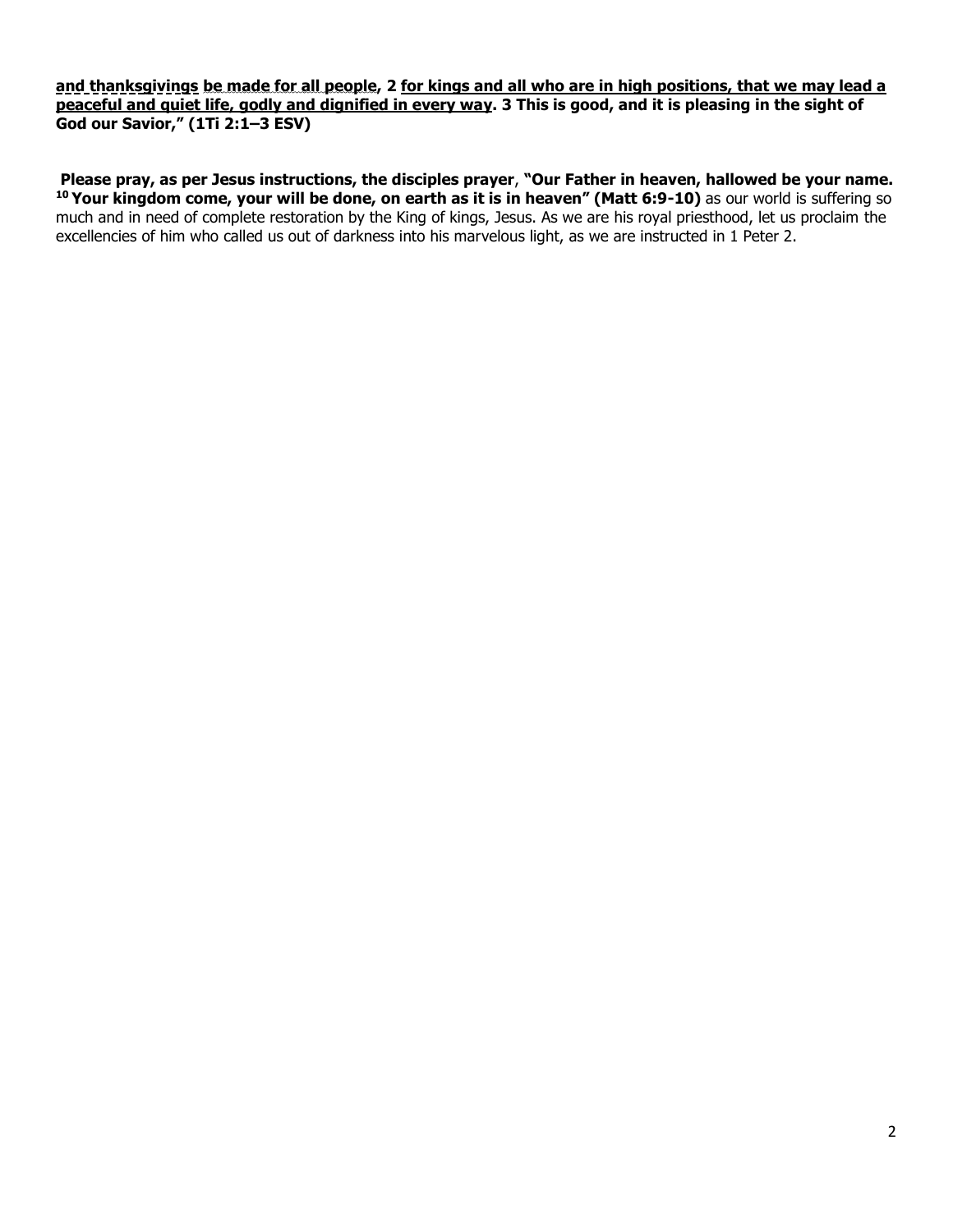## **[SANCTIFICATION: RELATIONAL, NOT LEGAL](https://update.gci.org/2018/05/sanctification-relational-not-legal/)**

Posted by GCI Weekly Update on May 23, 2018 under [From the President](https://update.gci.org/category/president/) | Dear GCI Preachers,





When we preach, we must always make it our aim to proclaim the biblical gospel—the good news about Jesus and his saving work. This Christ-centered approach to preaching focuses much more on the grace of God than on human works. Though our sermons should address sin (the pain and hurt sin causes, and thus why God hates it), in doing so we must not imply that we are to rely upon ourselves for salvation. As James B. Torrance often said, we must not "throw people back upon themselves." Gospel-focused preaching turns people away from themselves and towards Christ where, by the Holy Spirit, they can participate in Christ's good and right relationship with the Father.

In [The Claim of Humanity in Christ](https://books.google.com/books?id=vYMwDwAAQBAJ&printsec=frontcover#v=onepage&q&f=false), Alexandra Radcliff points out that in their writings, James B. Torrance and Thomas F. Torrance emphasize the relational nature of all aspects of Jesus' atoning work on our behalf. They note that God, in love, created us for sonship—a filial relationship in which we find our true being in communion with God, in Christ, by the Holy Spirit. This means that our *justification* (right standing) with God is relational, not legal. It also means that our sanctification (our growth in Christ) is relational, not legal. Instead of merely imitating Jesus' example (his life of obedience), we actually participate in our Lord's relationship with the Father in the Spirit.

Because human nature tends to prioritize law over relationship, a relational view of sanctification is not easy to grasp. As a good friend of mine likes to point out, it's easier to keep the law living alone in a cave than to sustain a dynamic, loving relationship. Why? Because relationship requires proximity, which brings with it the risk of sinning against the other person. Though living alone may be easier, a life devoid of relationship would be relatively meaningless. When it comes to sanctification, relationship trumps legalism.

Just as our standing with God is relational, not legal, our standing with each other as Christians should be based on the relationship we share together with God, in Christ, by the Holy Spirit. When we view the church for what it truly is people-in-community being transformed together in Christ—the church becomes far more than a social club that shares certain moral principles. While moral principles are good, they cannot transform us. Our transformation, which is the fruit of our sanctification, comes only in Christ as he, by the Spirit, leads us into personal, interactive relationship with the Father. In and through that relationship, we receive and respond to all that God has for us, including all that Jesus has accomplished on our behalf. Our transforming interaction with God occurs as we read and hear the Word of God, pray, worship and otherwise live out our lives in communion with the Father, Son and Spirit.

Those who view sanctification as primarily legal tend to be burdened by a fear of being condemned by God for not "measuring up." Though they likely understand that we are justified by grace, they think that we are sanctified by our works (obedience to law). However, knowing that none of us exhibit full sanctification (we are not perfect), they carry this fear of God's rejection. Though they surely know what is said in [John 3:16](https://biblia.com/bible/niv/John%203.16)–God so loved the world that he gave his one and only Son—it seems they are unaware of [John 3:17](https://biblia.com/bible/niv/John%203.17)—For God did not send his Son into the world to condemn the world, but to save the world through him. This fear of God's condemnation-rejection tends to arise from a common misunderstanding where justification is equated with the gospel and sanctification is equated with Christian living, as though the two are separate or sequential. According to this misunderstanding, God justifies us by grace, but then we must sanctify ourselves through our own works. In contrast, the apostle Paul teaches that justification and sanctification are both complete in Christ, and are to be received from him as we trust him to give them to us as gifts of grace [\(1 Cor.](https://biblia.com/bible/nasb95/1%20Cor.%201.30)  [1:30. NASB\)](https://biblia.com/bible/nasb95/1%20Cor.%201.30).

Sanctification is also sometimes misunderstood as involving our independent response to Christ's saving work, which "maintains" our salvation. The truth is that sanctification is a gift that comes from our new life in Christ. The only responses God is interested in are those enabled by the ministry of the Spirit who frees us to receive and share in Christ's own responses made for us. So, while we do respond, we never respond alone. Our responses are the fruit of our fellowship with Christ by the Spirit. Our primary response is one of trusting in the ministry of the Spirit to provide us a share in Christ's own sanctification—and even that trust is a gift of God's grace!

Though gratitude is a primary way we show our thanks for God's redeeming work, it can easily collapse into a work (an effort we work up) to maintain God's grace (to keep us on God's "good side"). Certainly we are grateful, and we should show gratitude, but not as a work of sanctification that we generate in response to the gift of our justification. Sanctification, and the gratitude that goes with it, is the fruit of our participatory relationship with God, in Christ, by the Spirit.